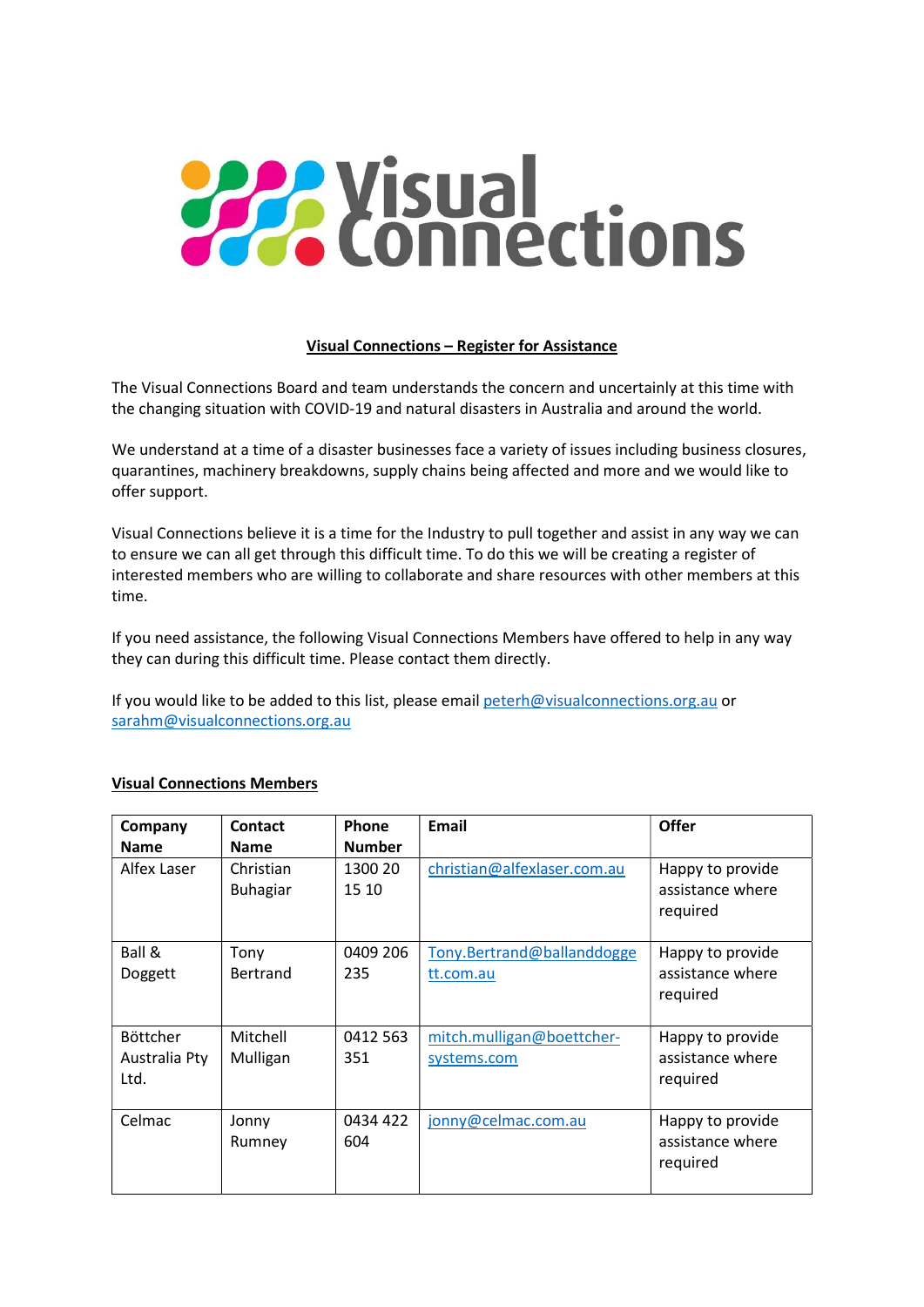| Company                                  | <b>Contact</b>       | Phone                              | <b>Email</b>                     | Offer                                                                                                                                                                      |
|------------------------------------------|----------------------|------------------------------------|----------------------------------|----------------------------------------------------------------------------------------------------------------------------------------------------------------------------|
| <b>Name</b>                              | <b>Name</b>          | <b>Number</b>                      |                                  |                                                                                                                                                                            |
| Colour<br>Graphic<br><b>Services</b>     | David<br>Crowther    | 0400 123<br>398                    | dc@colourgraphicservices.co<br>m | Happy to provide<br>assistance where<br>required.<br>On-line support,<br>training and colour<br>quality analysis<br>available.                                             |
| <b>DIC Australia</b><br>& New<br>Zealand | Richard Kemp         | 0487888<br>790                     | richard.kemp@dic.com.au          | Happy to provide<br>assistance where<br>required                                                                                                                           |
| Display<br>Systems<br>Australia          | John<br>Previtera    | 02 9663<br>5333                    | jp@displaysystems.net.au         | Happy to provide<br>assistance where<br>required                                                                                                                           |
| Durst<br>Oceania                         | Matt Ashman          | 03 7025<br>9966<br>0456 709<br>338 | matt.ashman@durst-<br>group.com  | Happy to provide<br>assistance where<br>required                                                                                                                           |
| EFI                                      | Anthony<br>Parnemann | 0418 242<br>016                    | Anthony.Parnemann@efi.com        | EFI is offering all on<br>line learning and on<br>line Fiery<br>Professional<br>Certification free of<br>charge.<br>Also, happy to<br>provide assistance<br>where required |
| Epson<br>Australia                       | Nathan<br>Fulcher    | 02 8899<br>3666                    | nfulcher@epson.com.au            | Happy to provide<br>assistance where<br>required                                                                                                                           |
| Europoles /<br>All Flags                 | Peter<br>Wagener     | 08 9493<br>5500                    | peter@allflags.com.au            | <b>Essential Service</b><br>Provider<br>Happy to provide<br>assistance where<br>required                                                                                   |
| Flash<br>Graphics                        | Peter<br>Maddison    | 0416 199<br>313                    | peter.maddison@flash.com.au      | Happy to provide<br>assistance where<br>required                                                                                                                           |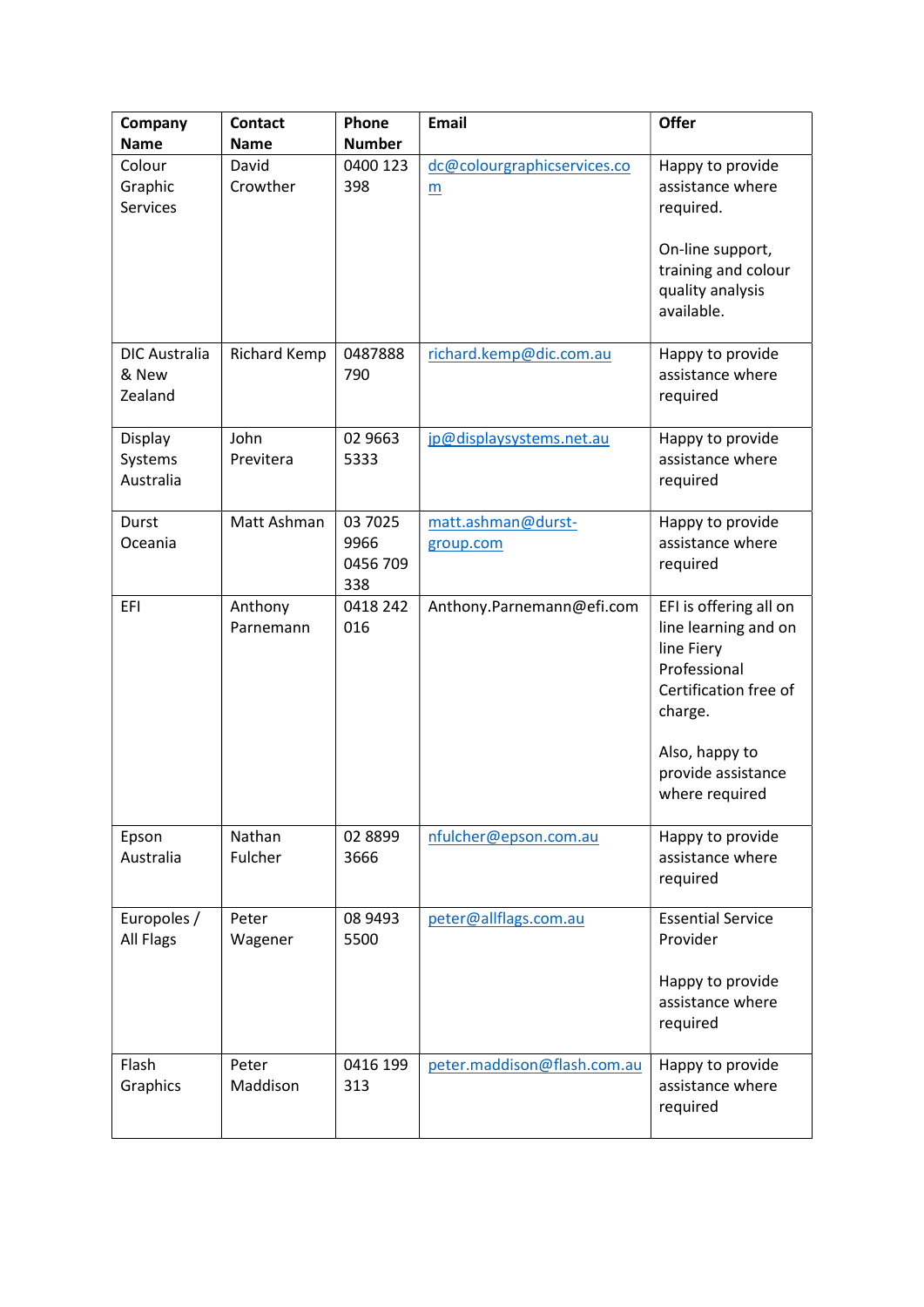| Company                       | <b>Contact</b>       | Phone           | <b>Email</b>                                     | <b>Offer</b>                                                                                                                 |
|-------------------------------|----------------------|-----------------|--------------------------------------------------|------------------------------------------------------------------------------------------------------------------------------|
| <b>Name</b>                   | <b>Name</b>          | <b>Number</b>   |                                                  |                                                                                                                              |
| Fujifilm<br>Australia         | Luke<br>Wooldridge   | 0466932<br>697  | luke.wooldridge@fujifilm.com                     | Happy to<br>provide assistance<br>where practical                                                                            |
| Fuji Xerox                    | <b>Steve Fisher</b>  | 0478 725<br>104 | Steve.Fisher@aus.fujixerox.co<br>$\underline{m}$ | Happy to provide<br>assistance where<br>required                                                                             |
| <b>GJS Australia</b>          | Lukas Picton         | 02 9158<br>7688 | lukas@gjs.co                                     | Happy to provide<br>assistance where<br>required                                                                             |
| <b>Hexis</b><br>Australia     | lan<br>Parsonson     | 0477 439<br>471 | ian.parsonson@hexis.com.au                       | Increased stock<br>holding to cover<br>potential supply<br>chain issues.<br>Happy to provide<br>assistance where<br>required |
| <b>HP Australia</b>           |                      |                 |                                                  | https://press.ext.hp.<br>com/us/en/press-<br>releases/2020/hp r<br>esponse to covid 1<br>9.html<br><b>PDF</b> link           |
| <b>HVG Graphic</b><br>s Media | <b>Richard Lucas</b> | 0416 222<br>106 | rlucas@hvg.net.au                                | Happy to provide<br>assistance where<br>required                                                                             |
| Konica<br>Minolta             | Sue Threlfo          | 02 8026<br>2255 | Sue.Threlfo@konicaminolta.co<br>m.au             | Happy to provide<br>assistance where<br>required                                                                             |
| M-Power                       | <b>Nigel Davies</b>  | 0419 673<br>265 | nigel@m-<br>powersoftware.com.au                 | Happy to provide<br>assistance where<br>required                                                                             |
| Metalplaque                   | David Hay            | 02 9882<br>6300 | david@metalplaque.com.au                         | Happy to provide<br>assistance where<br>required                                                                             |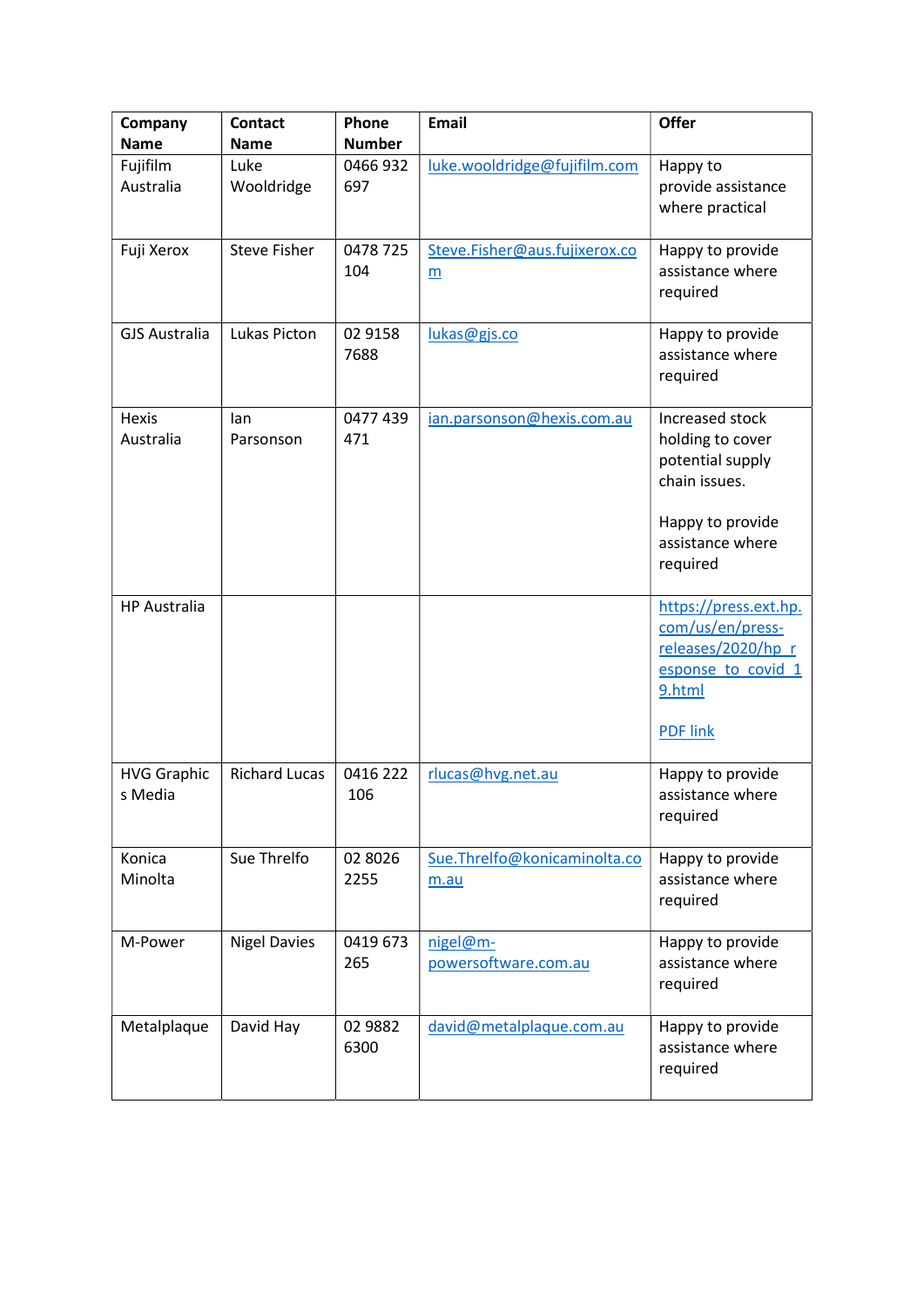| Company                | <b>Contact</b>           | Phone            | Email                                              | <b>Offer</b>                                                                                                                                                                                                                                   |
|------------------------|--------------------------|------------------|----------------------------------------------------|------------------------------------------------------------------------------------------------------------------------------------------------------------------------------------------------------------------------------------------------|
| <b>Name</b>            | <b>Name</b>              | <b>Number</b>    |                                                    |                                                                                                                                                                                                                                                |
| Mimaki<br>Australia    | Tomomitsu<br>Harada      | 02 8036<br>4500  | t-harada@mimaki.com                                | <b>Escalating ink stock</b><br>allocations to<br>factory, allocating<br>equipment in stock<br>and installation<br>engineers to who<br>requires<br>replacement<br>equipment urgent.<br>Allocating<br>showroom<br>equipment for<br>customer use. |
| Mimaki<br>Australia    | <b>Brad</b><br>Creighton | 02 8036<br>4500  | brad.creighton@mimaki.com                          | Create marketing<br><b>EDM</b>                                                                                                                                                                                                                 |
| Multicam               | Stephen<br>Heusz         | 02 49 64<br>1900 | sales@multicam.com.au                              | Happy to provide<br>assistance where<br>required                                                                                                                                                                                               |
| Mutoh<br>Australia     | Russell<br>Cavenagh      | 0478 038<br>042  | russell cavenagh@mutoh-<br>au.com                  | Happy to provide<br>assistance where<br>required                                                                                                                                                                                               |
| O'Brien<br>Engineering | <b>Adam Rhook</b>        | 02 9648<br>0488  | adam@nameplates.com.au                             | Happy to provide<br>assistance where<br>required                                                                                                                                                                                               |
| Orafol                 | Alex<br>McClelland       | 0410 504<br>426  | Alex.McClelland@orafol.com                         | Happy to provide<br>assistance where<br>required                                                                                                                                                                                               |
| Pozitive               | <b>Phil Trumble</b>      | 02 9648<br>5588  | ptrumble@pozitive.com.au<br>andrea@pozitive.com.au | Happy to help<br>wherever needed -<br>service, repairs,<br>longer payment<br>terms, consumables                                                                                                                                                |
| Print IQ               | Adrian<br>Flemming       | 0417 144<br>955  | adrian@printiq.com                                 | Happy to provide<br>assistance where<br>required                                                                                                                                                                                               |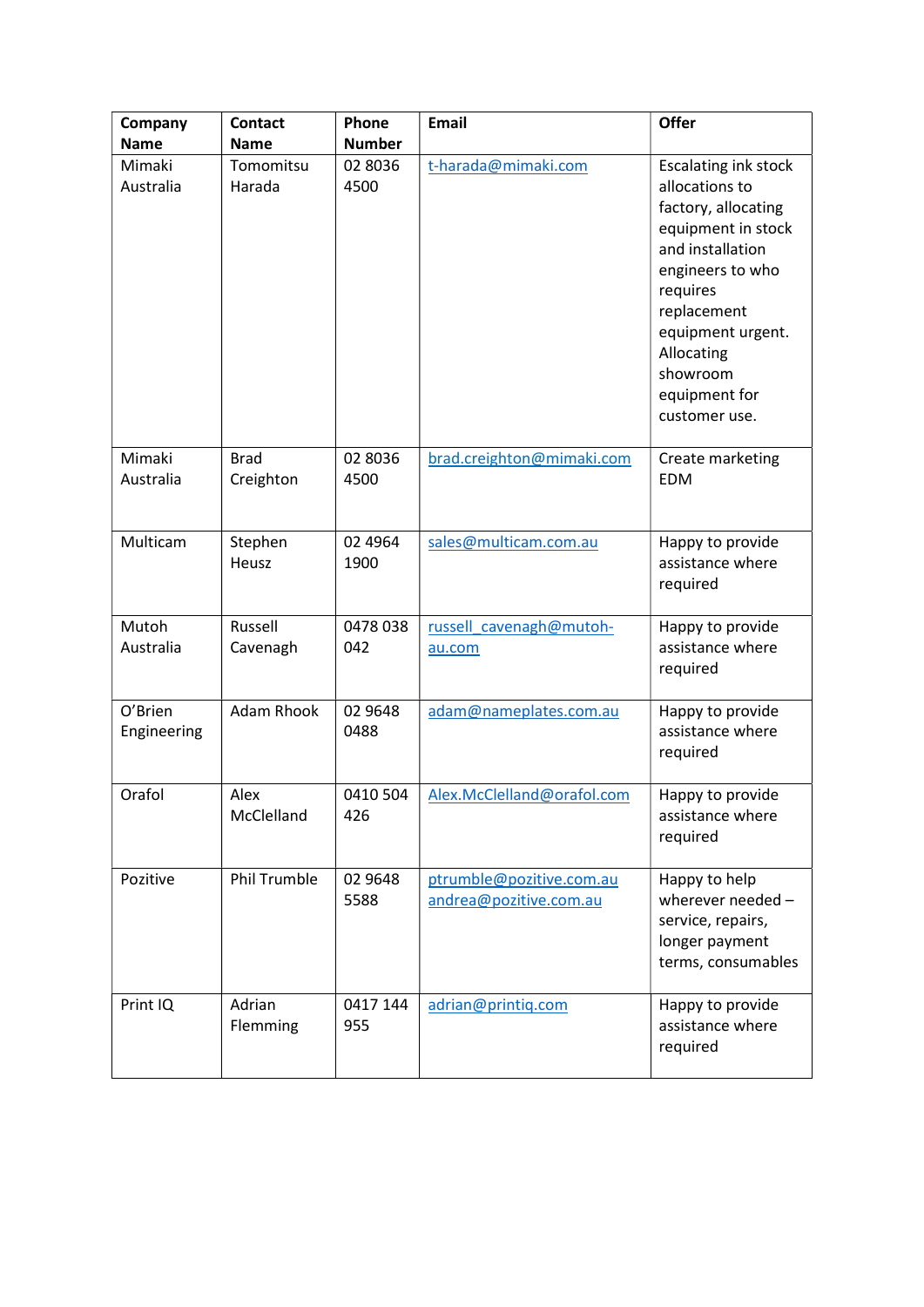| Company             | <b>Contact</b>                | Phone           | Email                             | Offer                                                                                                                                                                                                                                                                                                                                                                              |
|---------------------|-------------------------------|-----------------|-----------------------------------|------------------------------------------------------------------------------------------------------------------------------------------------------------------------------------------------------------------------------------------------------------------------------------------------------------------------------------------------------------------------------------|
| <b>Name</b>         | <b>Name</b>                   | <b>Number</b>   |                                   |                                                                                                                                                                                                                                                                                                                                                                                    |
| Prytec<br>Solutions | Raymond<br>Mikhail            | 0438 799<br>940 | raymond@prytec.com.au             | Happy to allow<br>businesses to use<br>our demo<br>machinery if they<br>need to, free of<br>charge. They just<br>supply the<br>material. They do<br>need to be aware<br>though of the social<br>distance rule.                                                                                                                                                                     |
| Ricoh               |                               | 13RICOH         |                                   | Please continue to<br>liaise with your<br><b>Ricoh Account</b><br>Manager or Service<br>Delivery Manager<br>for additional<br>information or to<br>address specific<br>enquiries related to<br>the ongoing delivery<br>of Ricoh's products,<br>solutions and<br>services during the<br>ongoing COVID-19<br>crisis."<br>COVID-19 FAQ's<br>https://www.ricoh.c<br>om.au/covid-19-faq |
| Roland DG           | John Wall /<br>Jake Higgins   | 02 9975<br>0000 | marketing@rolanddg.com.au         | Happy to provide<br>assistance where<br>required                                                                                                                                                                                                                                                                                                                                   |
| Screen GP           | Peter Scott                   | 1300 305<br>118 | PeterS@screenaust.com.au          | Happy to provide<br>assistance where<br>required                                                                                                                                                                                                                                                                                                                                   |
| Signarama           | Evan Foster                   | 02 8878<br>0416 | efoster@ufgroup.com               | Happy to provide<br>assistance where<br>required                                                                                                                                                                                                                                                                                                                                   |
| Spandex             | <b>Ben</b><br><b>McCauley</b> | 02 9472<br>8000 | ben.mccauley@spandex.com.<br>$au$ | Happy to provide<br>assistance where<br>required                                                                                                                                                                                                                                                                                                                                   |